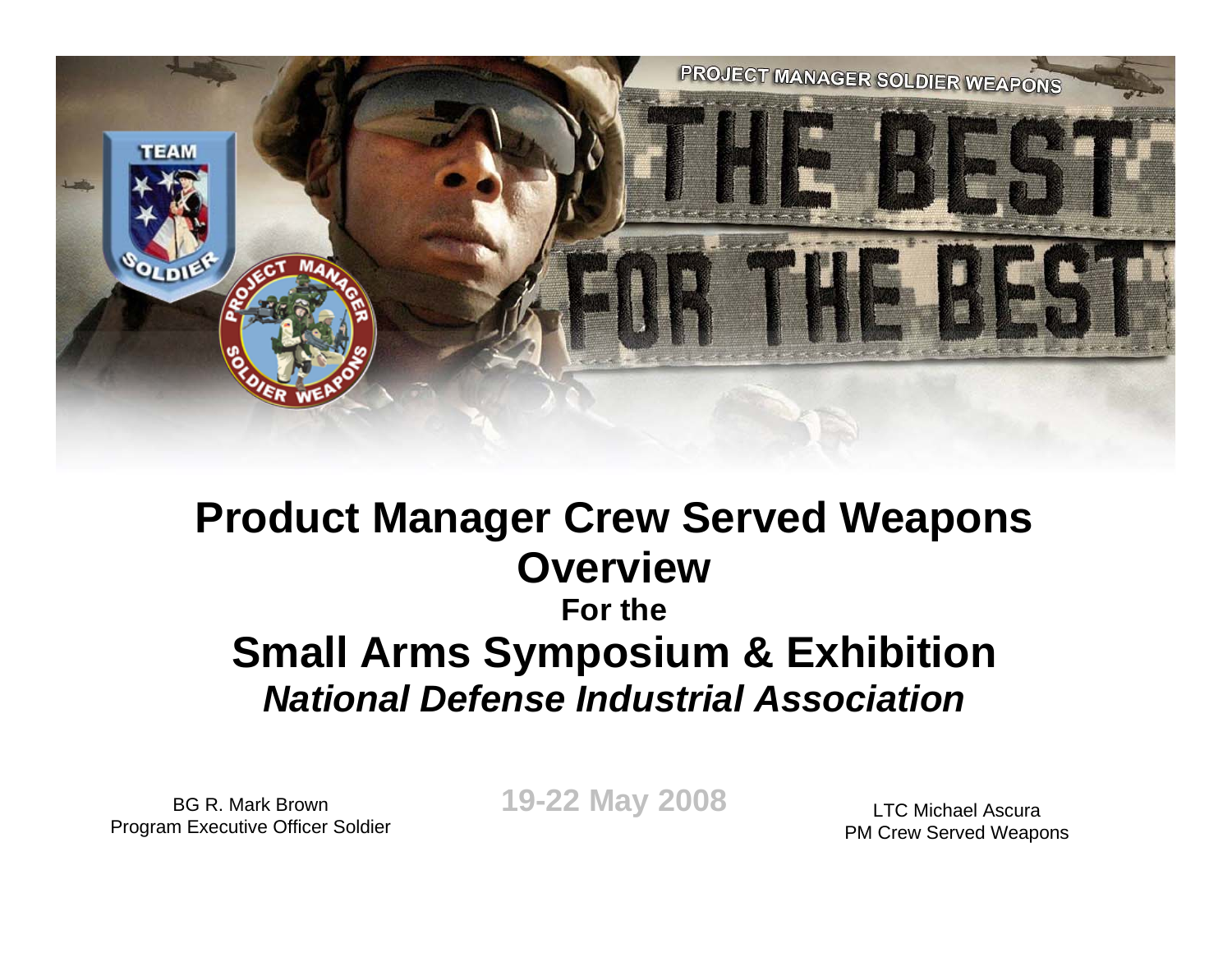

# **M240E6, Medium Machine Gun Weight Reduction Program**

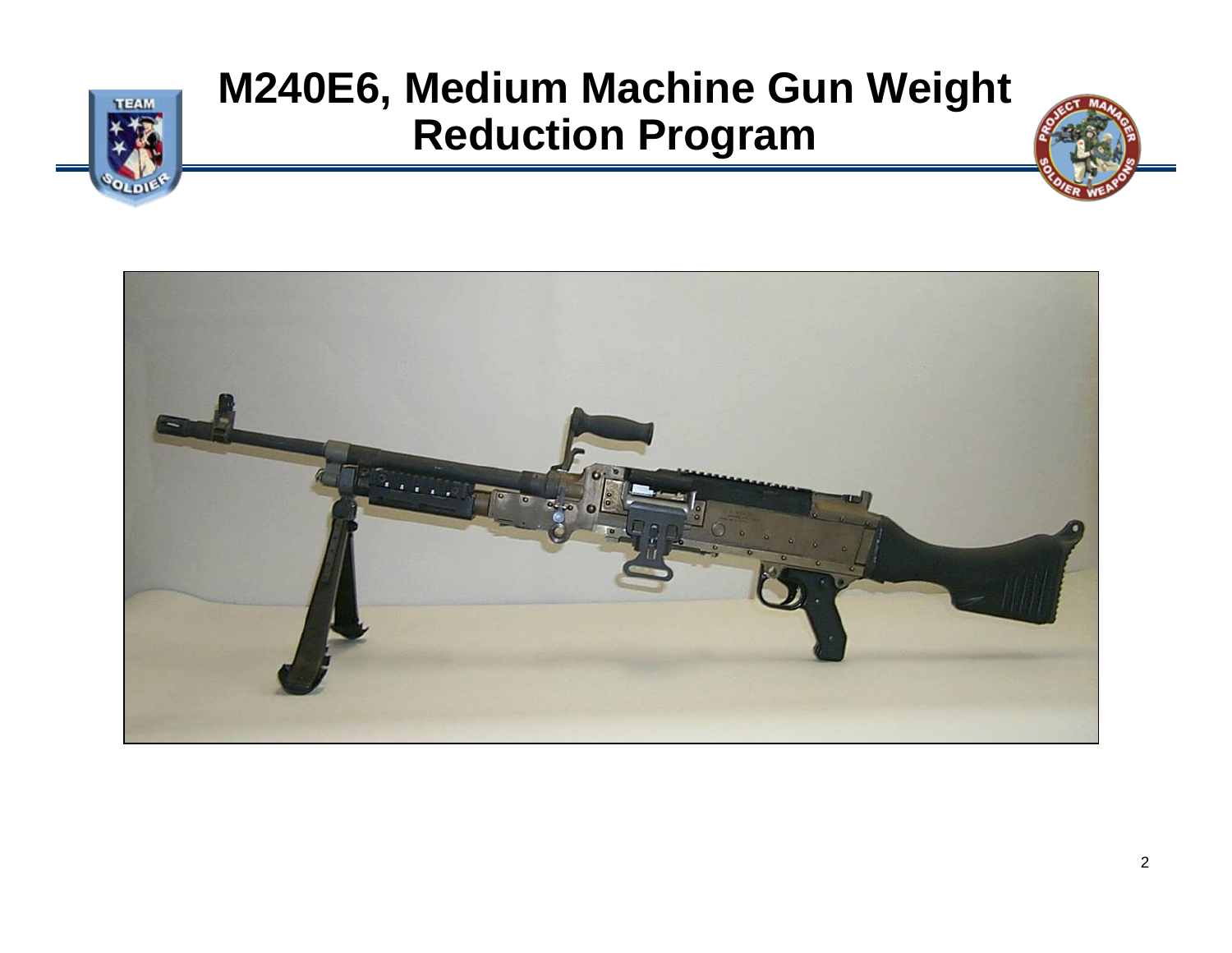

# **Background**



- Г **M240B Selected In 1996** 
	- **Superior Reliability Performance Compared To The M60**
	- **Weight Of 27.5 lbs**
	- **MANPRINT And Human Factors Engr Assessments Identified Weight As A Corrective Action**
- $\mathcal{L}_{\mathcal{A}}$  **IMMG ORD -- Approved Oct 1999**
	- **24 lb Threshold / 20 lb Objective Weight**
	- **P3I for Weight Reduction**
	- **4 lb (T) / 7 lb (O) Weight Reduction**
	- **No Decrease In Weapon Reliability**
- $\mathcal{L}_{\mathcal{A}}$  **Post Combat Surveys Continually Note Weight Of The M240B As The Only Point Of Dissatisfaction With Performance**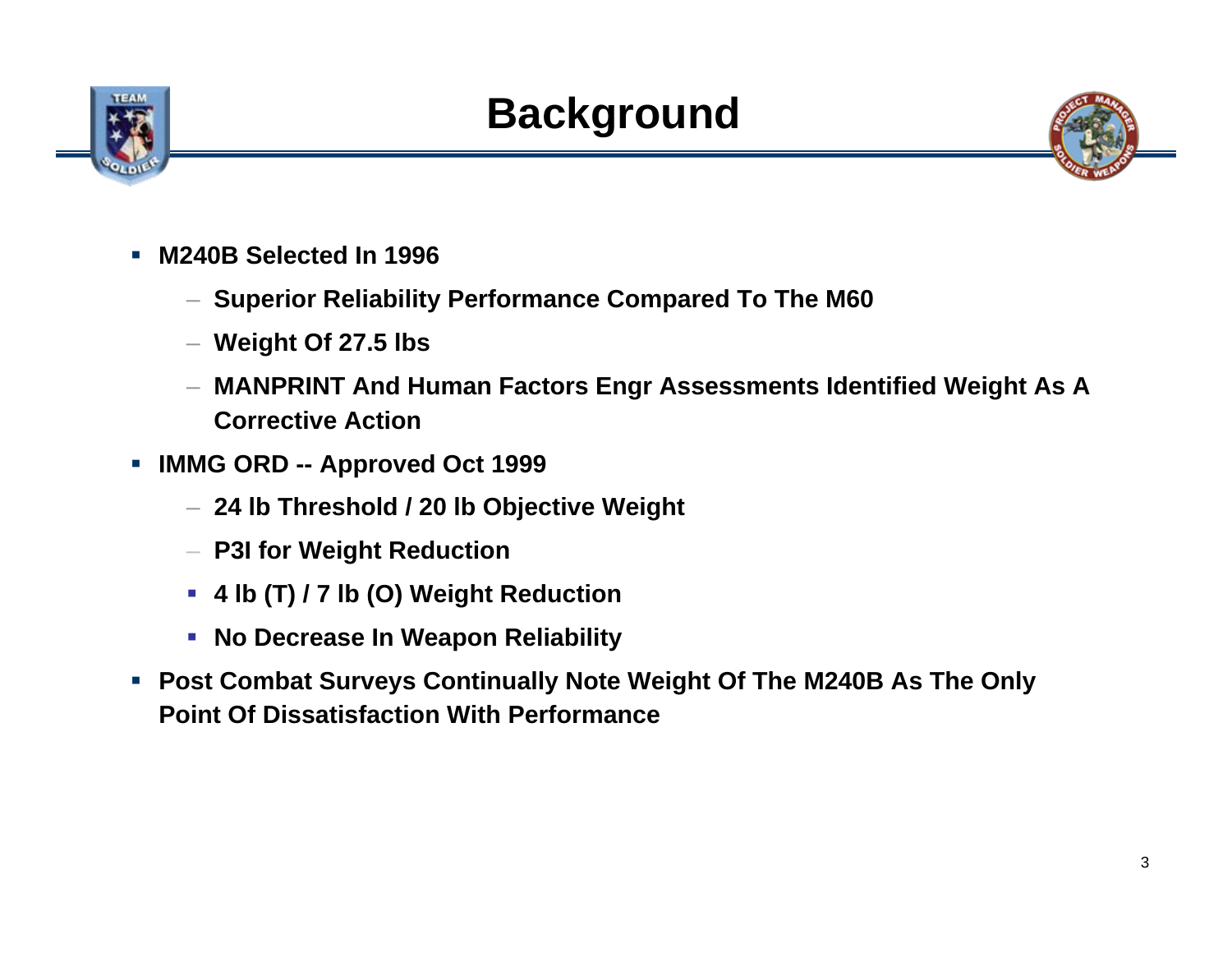



- $\blacksquare$  . **M240E6 Weight Reduction Focused Upon:**
	- **Receiver Assembly (Riveted Titanium / Steel)**
	- **Barrel Assembly (Reduced Contour; Lightweight Gas System, Sight & Handle)**
	- **Trigger Housing (Composite Construction; Swing-Down Trigger Guard)**
- **Weapon Weights: (Measured)**
	- **M240B: 27.4 lb**
	- **M240E6: 22.3 lb**

|                      | <b>Weight Savings</b> |
|----------------------|-----------------------|
| <b>Receiver</b>      | 3.2 <sub>lb</sub>     |
| <b>Barrel</b>        | 1.4 lb                |
| <b>Trigger Frame</b> | $0.5$ lb              |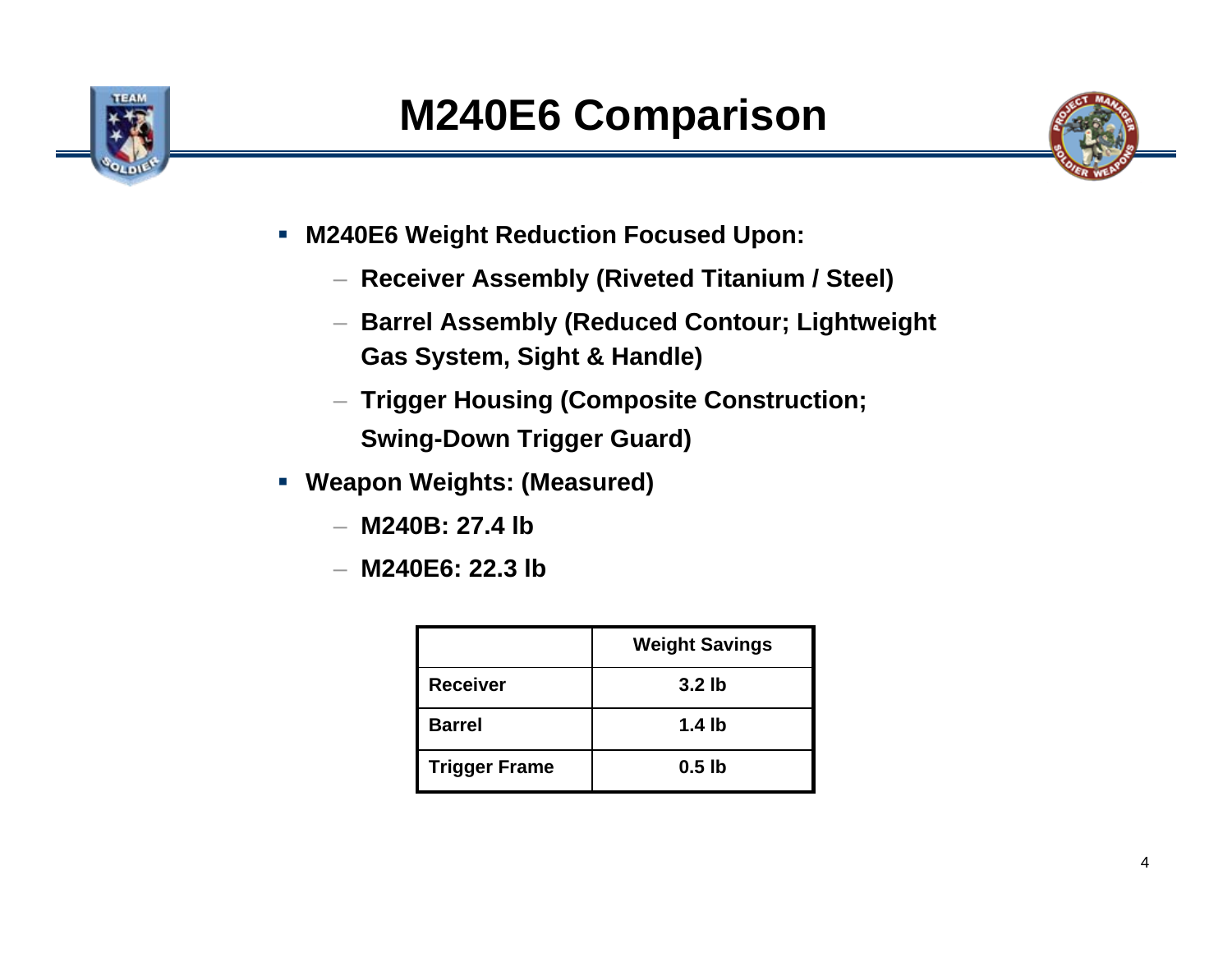



- **Milestone B Approved 22 March 2005**
- **System development and demonstration contract award in Sep 2005**
- **Test and evaluation 2007 through Mar 2008**
- **Type Classification Limited Procurement – 3QFY08**
- **Type Classification Standard / Materiel Release – 3QFY10**
- **First Unit Equipped – 3QFY10**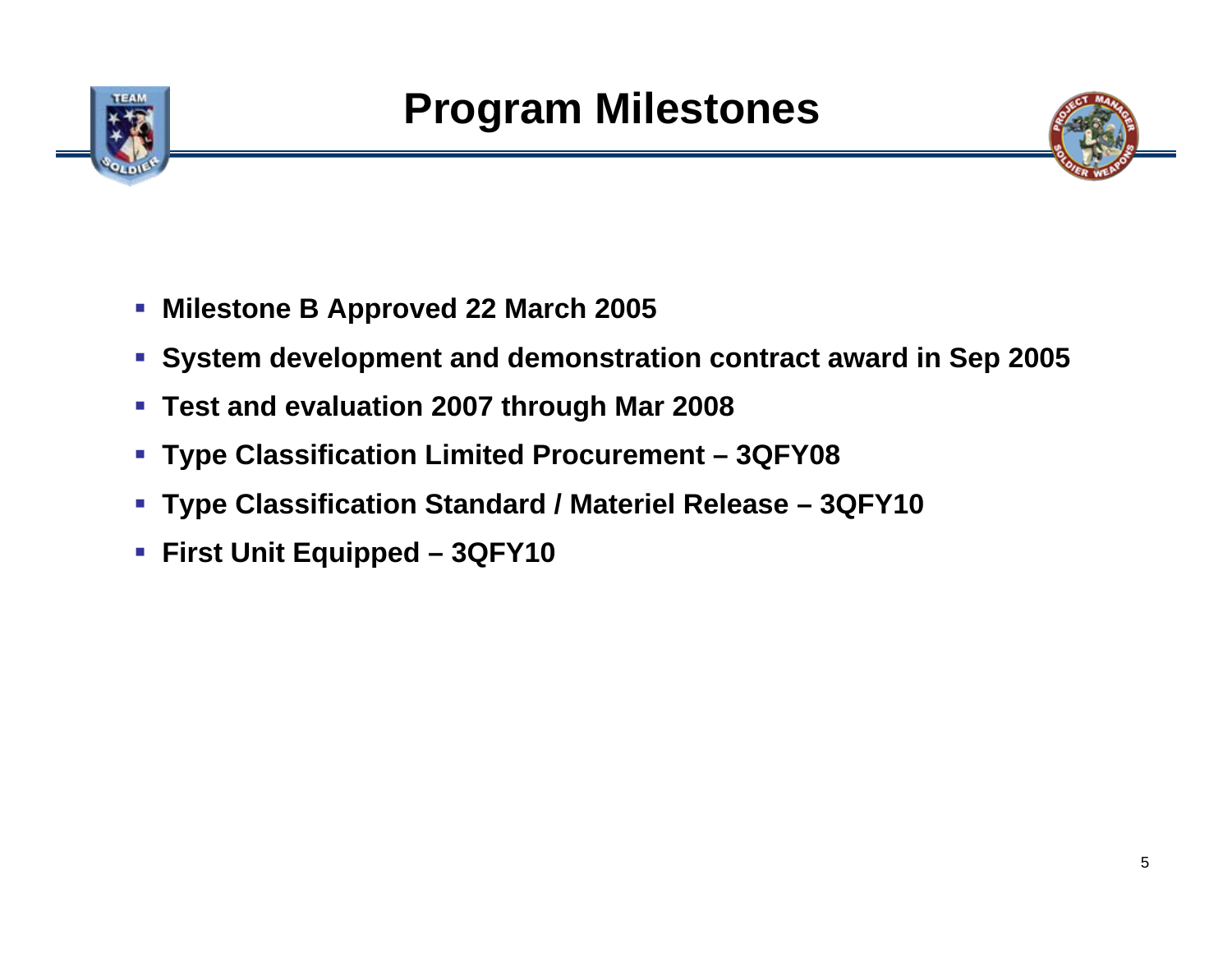



# **M2 Machine Gun Enhancements**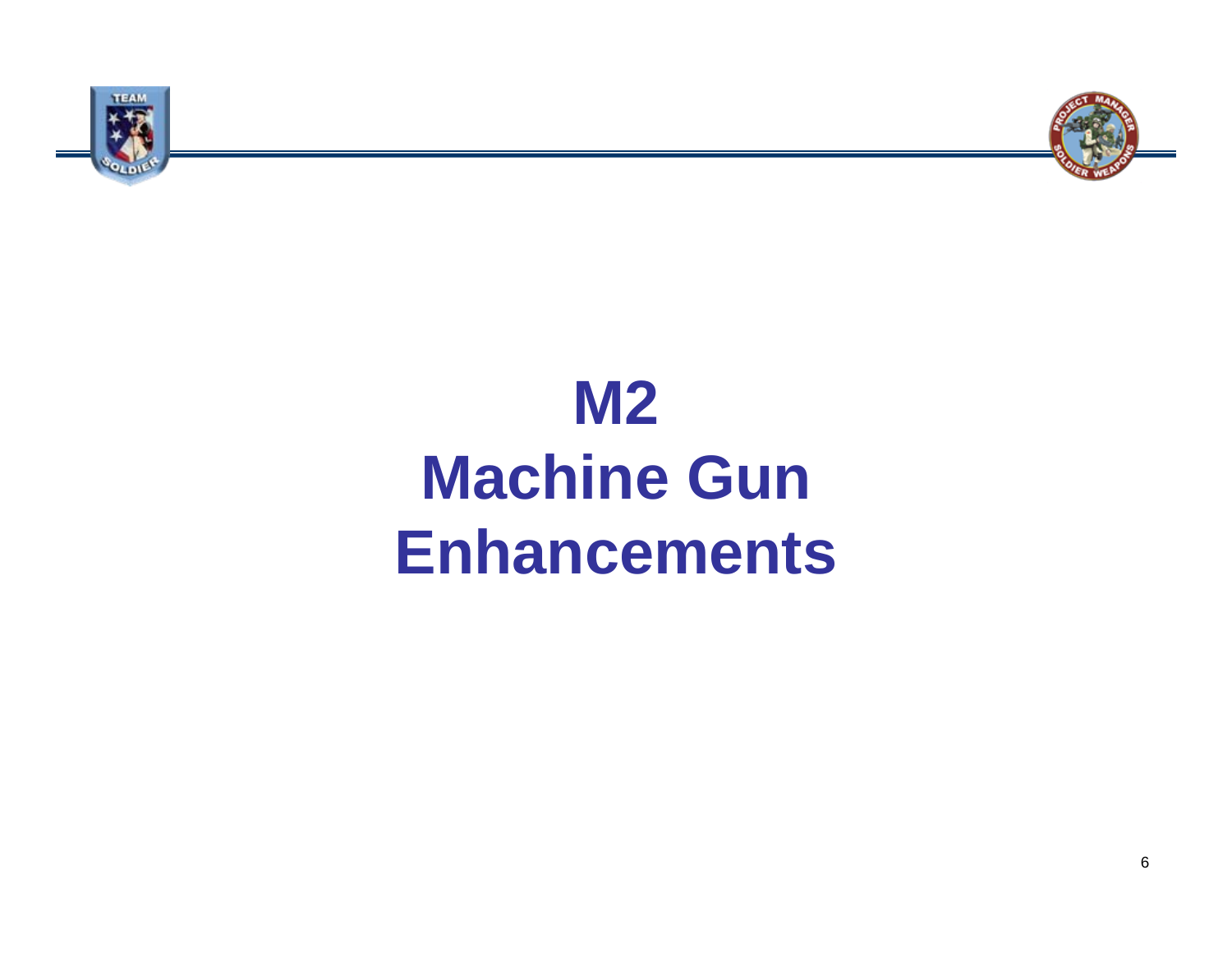

### **Legacy System: M2 Brief History**



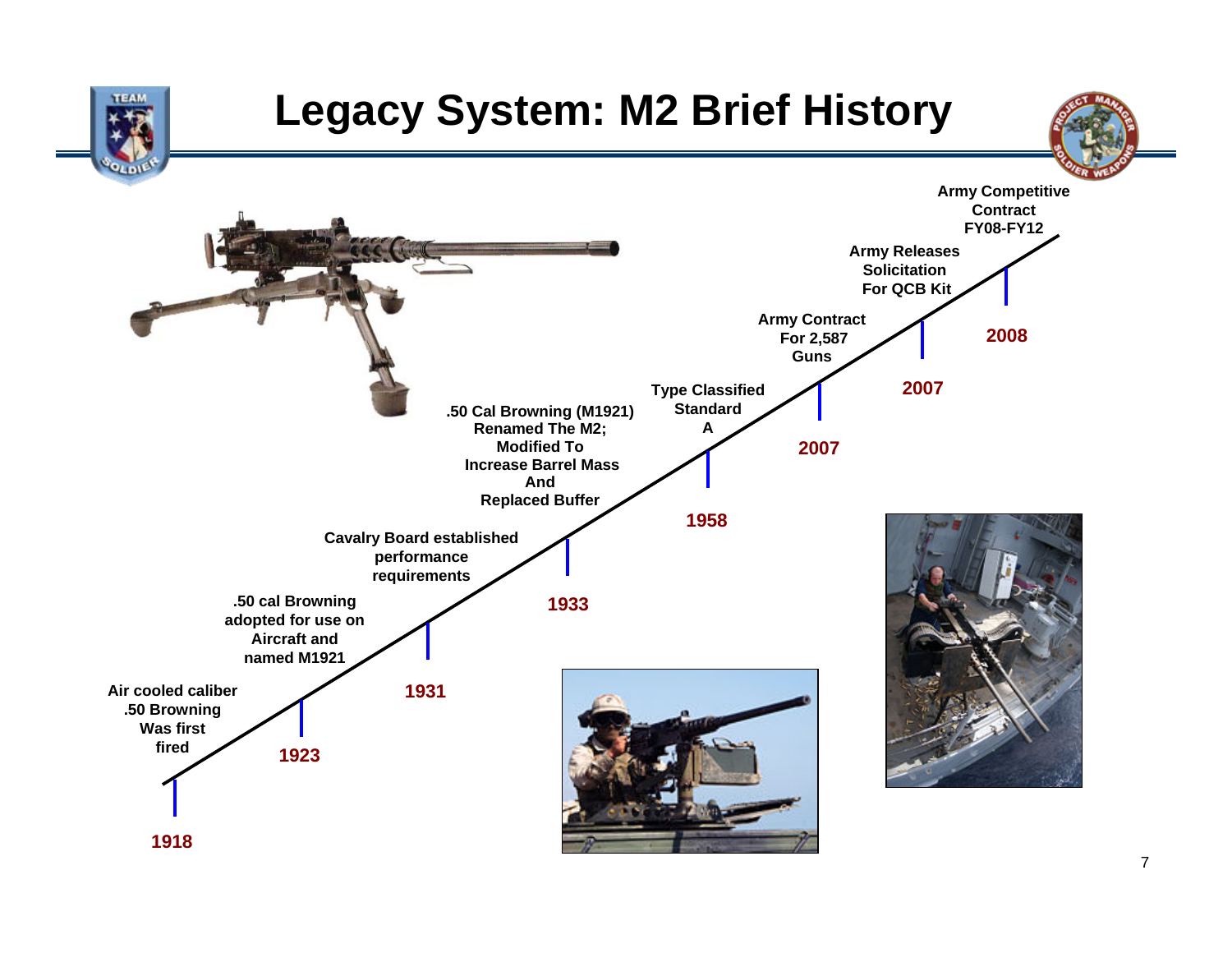



- **The M2 MG Is An Automatic, Recoil-operated, Link-Belt-Fed, Air-Cooled Weapon That Has Been Standard Issue Since 1923**
	- **- Weapon Remained Relatively Unchanged Since 1933**
- **Current M2 Has Several Limitations:** 
	- **- Requires Soldiers To Manually Set Headspace And Timing Every Time A Barrel Is Inserted**
	- **- Improper Adjustment Can Damage The Weapon And Injure The User**
	- **- Barrel Changing Procedures Negatively Impact Survivability**
	- **- Soldiers Are Exposed To Enemy Fire For Extended Time Periods**
- **Increase In M2 Incidences Resulting In Soldiers Improperly Setting Headspace And Timing On The Weapon**
	- **- 45 H&T Malfunctions Out Of 77 Between 2007-May 2008**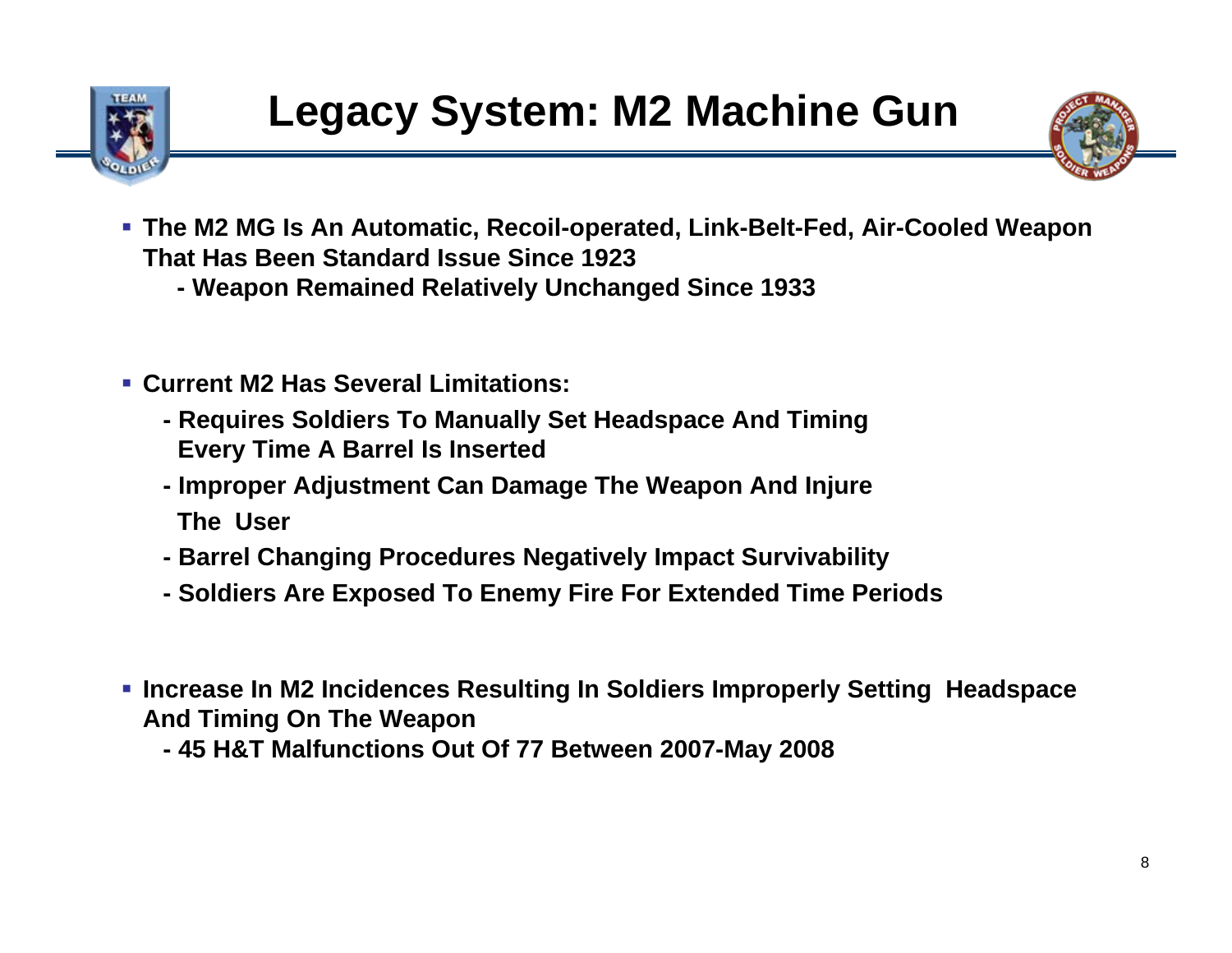



- L. **An Enhancement To The .50 Cal M2 To Include A Fixed Headspace And Timing Configuration And Be As Reliable (If Not Better) Than Current M2**
- **Upgrades Can Be Fitted On Existing M2 Weapons During M2 Overhaul SARET Fieldings, Etc.**
- $\mathcal{L}_{\rm{eff}}$ **New Production Weapons To Include Proven Design**
- Г **The M2A1 (The Type Classified M2 w/QCB) May Include (Not Limited To) Several Enhancements:**
	- **Modified Barrel**
	- **Barrel Extension**
	- **Barrel Support**
	- **Barrel Carrying Handle**
	- **Flash Suppressor**
	- **Fixed Headspace And Timing Configuration**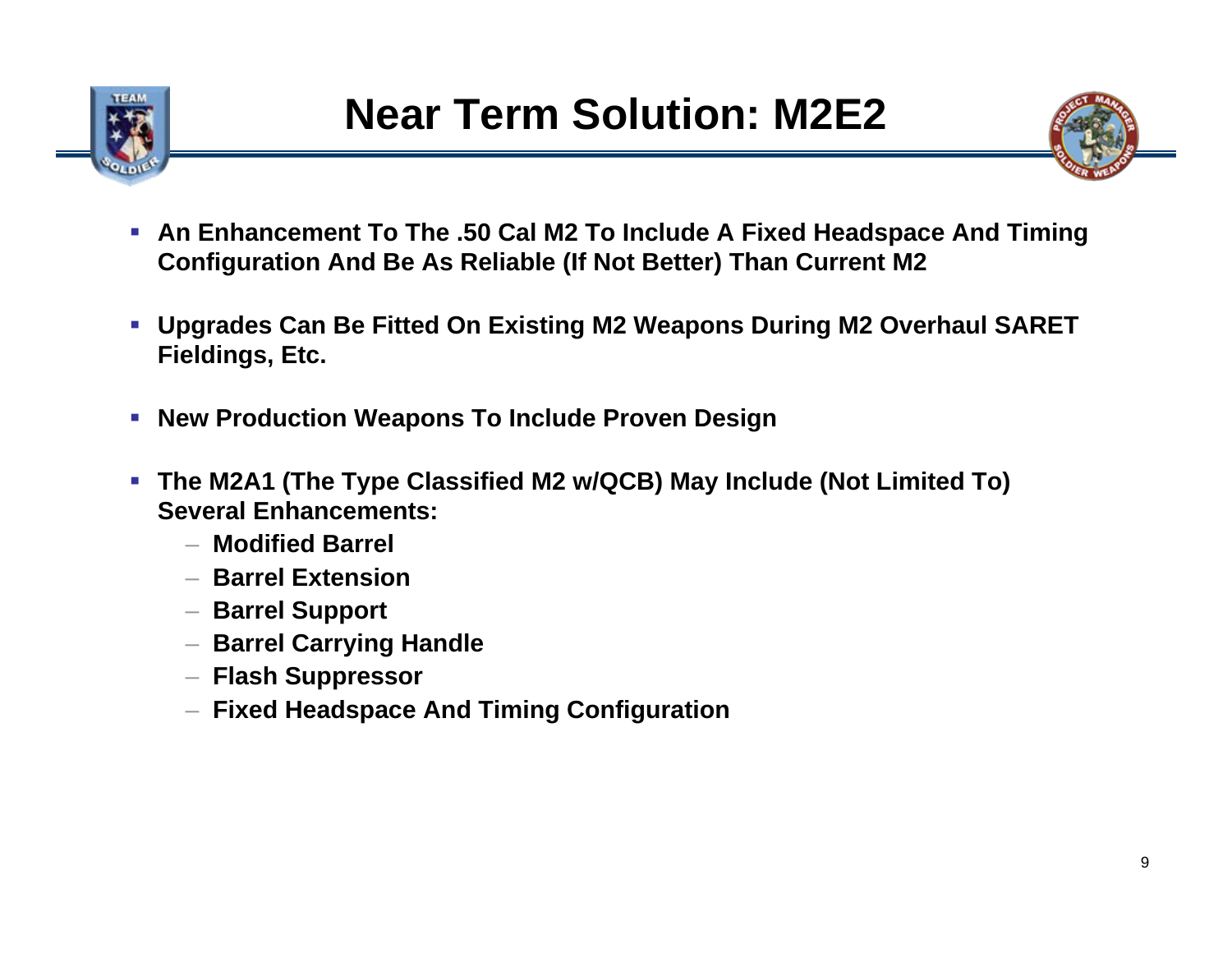



- **Requirement Is Currently Being Competed**
- **Bid Sample Hardware Is Undergoing Testing At Aberdeen Proving Grounds, MD**
- **Government Will Down Select To One Vendor- July 2008**
- **Government Will Award RDT&E Contract For Kits (35) For Production Qualification Testing And User Assessments**
- **Type Classification–standard/FRP Decision – August 09**

### **Path Forward:**

- **Production Kits To Be Introduced Thru Overhaul**
- **Kits To Be Cut Into New Weapon Production**
- **New Configuration (M2A1) To Be Fielded To Brigade Sets**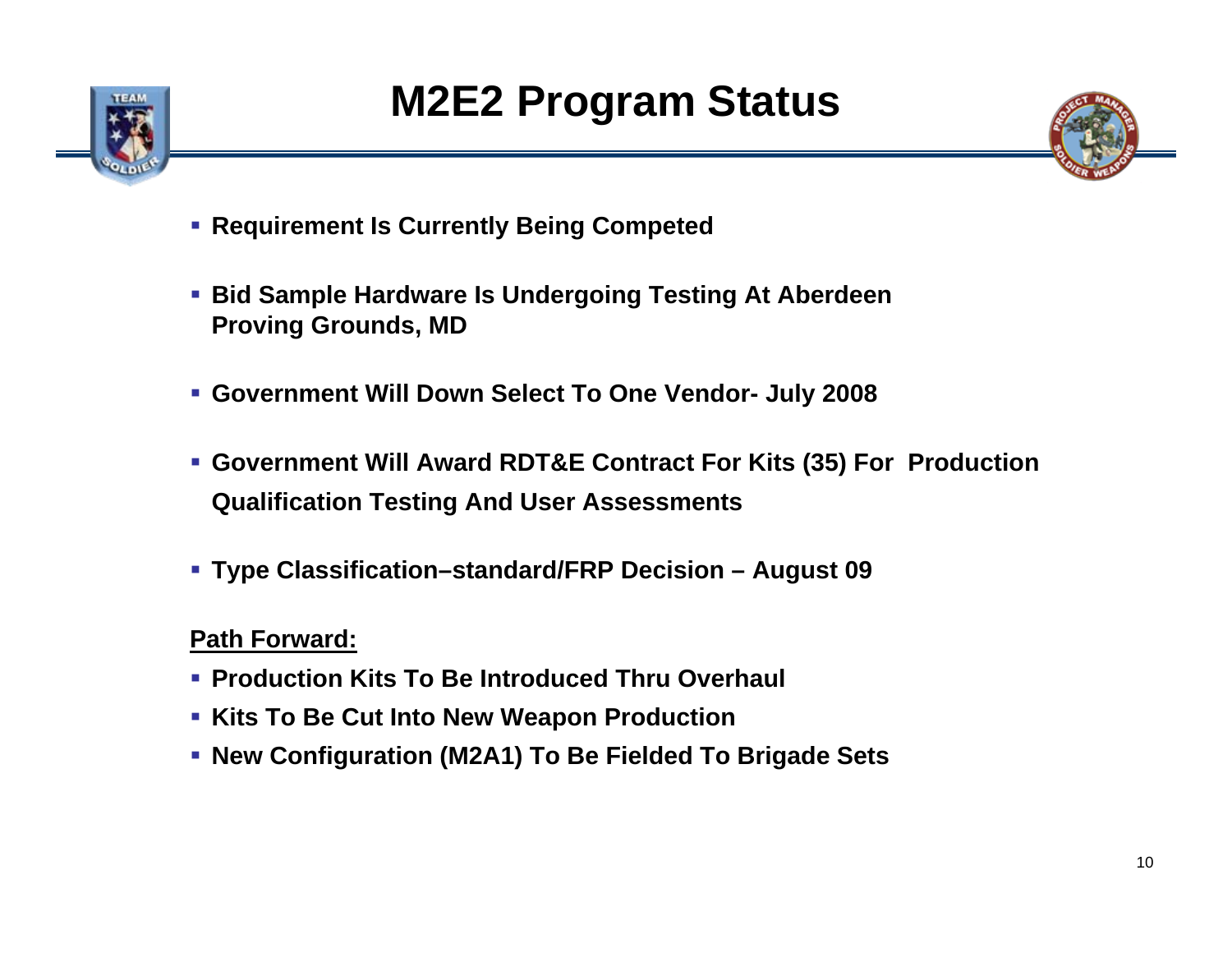



**Approved Capabilities Production Document December 2006 Release Request for Proposal <b>CE October 2007 Receive Bid Samples November 2007 Perform Bid Sample Testing Movember – June 2008 Down Select July 2008 Contract Award for DT/LUE hardware October 2008Production Verification TestSafety Release <b>November 2008 Limited User Evaluation January 2009 Test Reports/ SER June-July 2009 MS C / Type Classification August 2009 Production Contract Award October 2009 FUEJuly 2010**

**December–May 2009**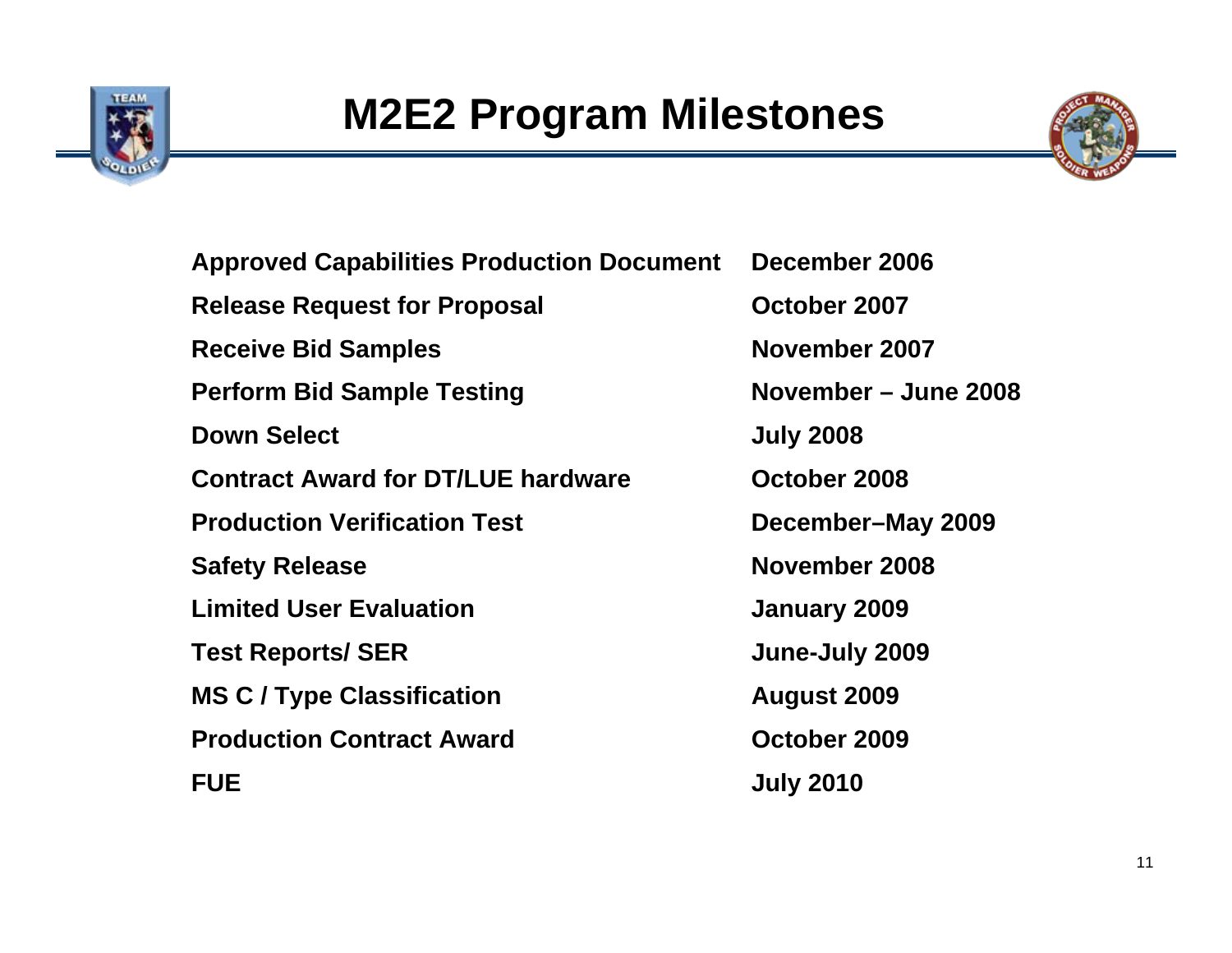



### *Current Enhancements:*

- 1. Incorporating A Trigger Block To The Back Plate Assembly To Prevent Inadvertent Firings
	- 1= Backplate 2= Flatspring 3= Trigger Block 4= Shoulder Screw



- 2. Trigger And Bolt Latch Release Will Be Replaced On Back Plates With Interference
- 3. Engineering Change Proposal (ECP) Approved For FY07 M2 Gun Production
- 3. All Future Production To Contain Trigger Blocks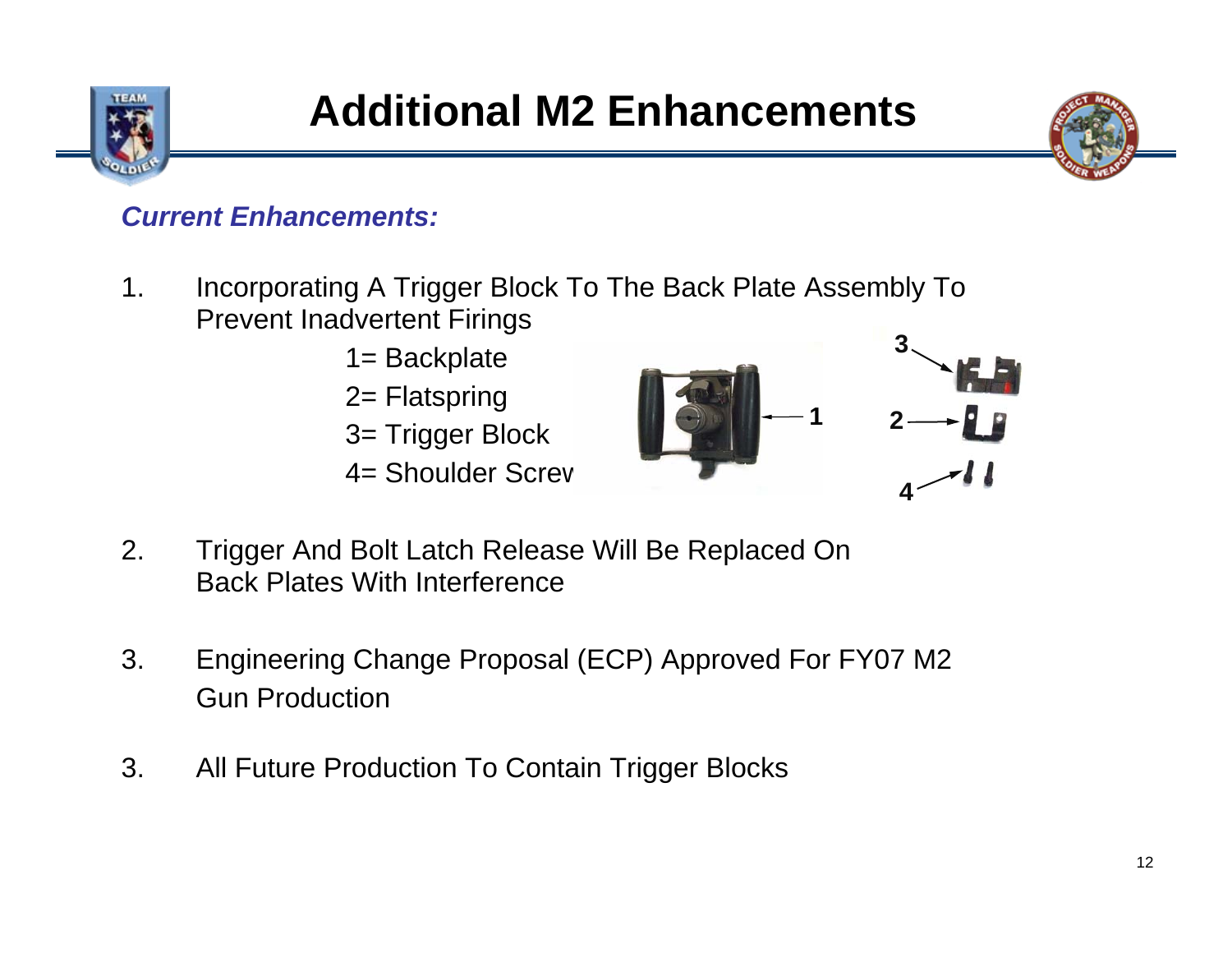



#### *Near Term Enhancements:*

- $\mathcal{L}_{\mathcal{A}}$  Thermal Weapon Sight Brackets (TWS With Side Rails) Provided To PM Sensors And Lasers For Fielding
- $\mathcal{C}$  Investigating Material Change Of Headspace And Timing Gages To Lower Cost, Increase Corrosion Resistance And Dimensional Stability
- $\mathcal{L}_{\mathcal{A}}$ Change M2 Rear Sight Markings From Yards To Meters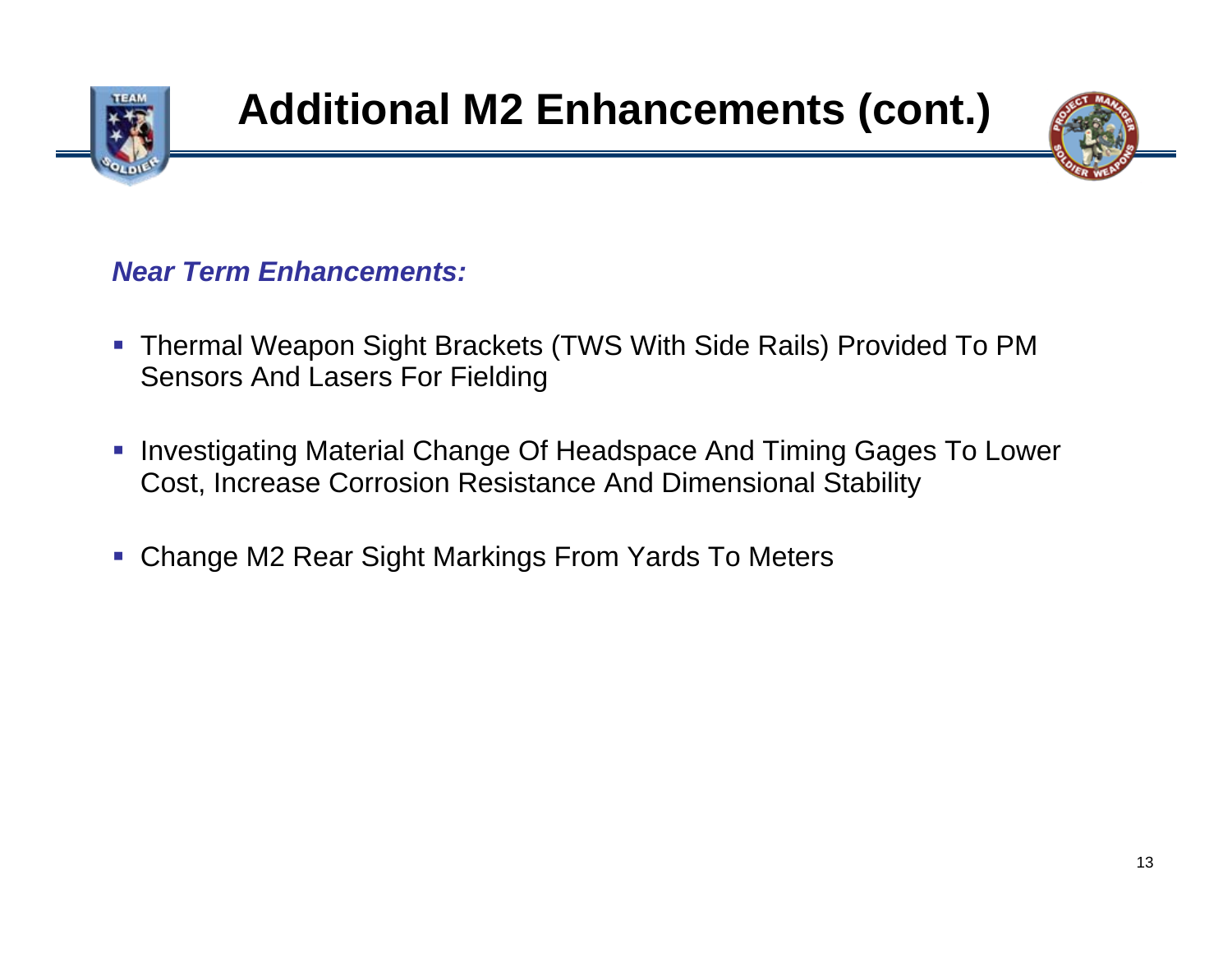

### **Additional Near Term Solution: Lightweight/Low Recoil 50 Cal Machine Gun**



#### *Description:*

■ Lightweight, Low Recoil, 2-man Portable, Vehicle And Ground Mounted .50 Caliber Crew Served Weapon System

#### *Capabilities:*

**Provides The Warfighter The Ability To** Bring Heavy Machine Gun Lethality In A Medium Machine Gun Form/Weight Factor



- $\mathcal{C}$ Fires All .50 Caliber Service Ammunition With M9 Links
- $\mathcal{C}$ 50-60% Lower Weight And 60-75% Lower Recoil Than M2
- ш Fixed Headspace And Timing
- Quick Change Barrel <15 sec

#### *Program Status:*

- Contract Awarded To General Dynamics Armament And Technical Products To Complete Objective Weapon Design And Build 3 Weapons.
- $\mathcal{L}_{\mathcal{A}}$  Early User Assessment For SOCOM Completed 9 May. Two Prototype Weapons Fired 10,000 Rounds Over Three Days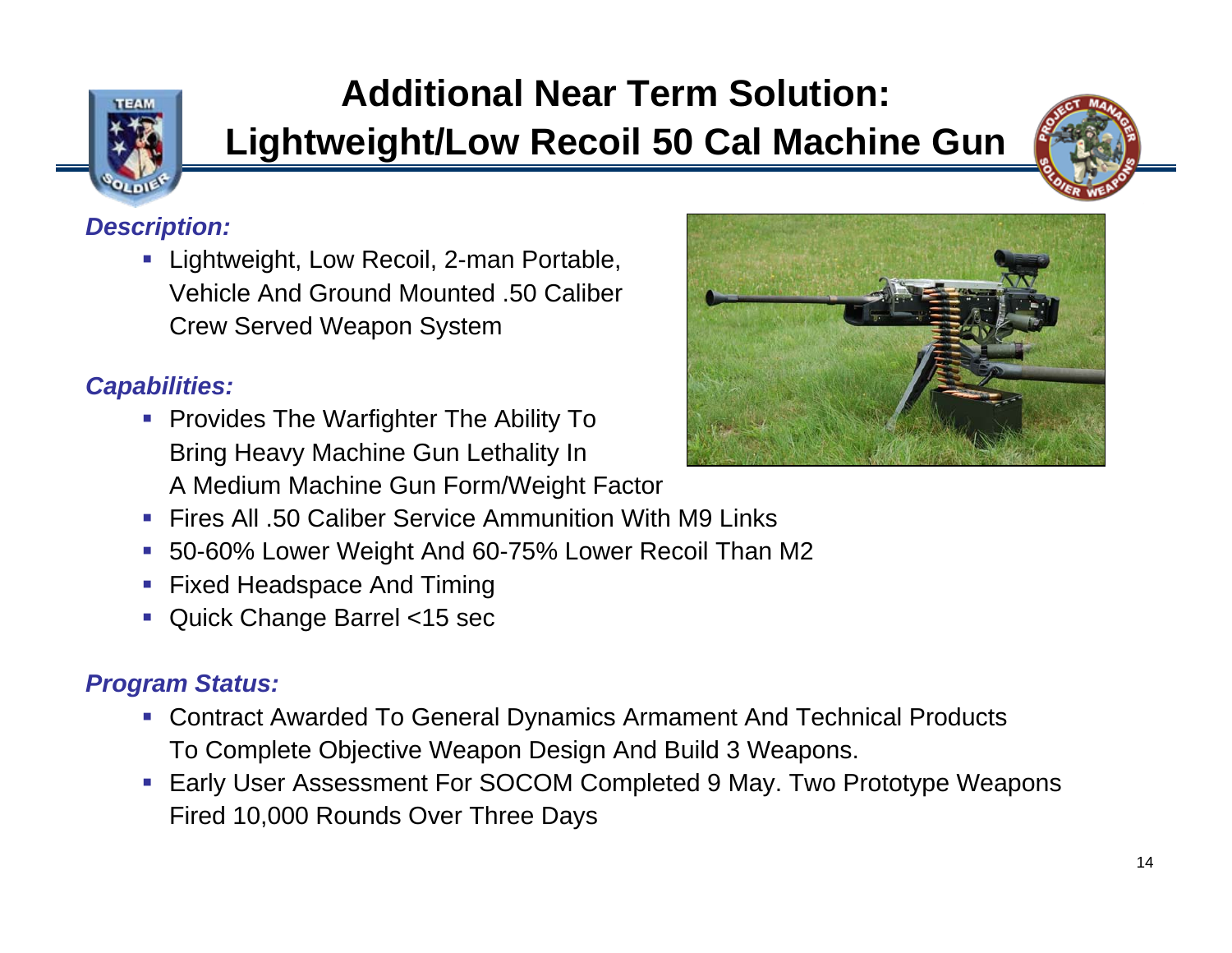



# **CROWS**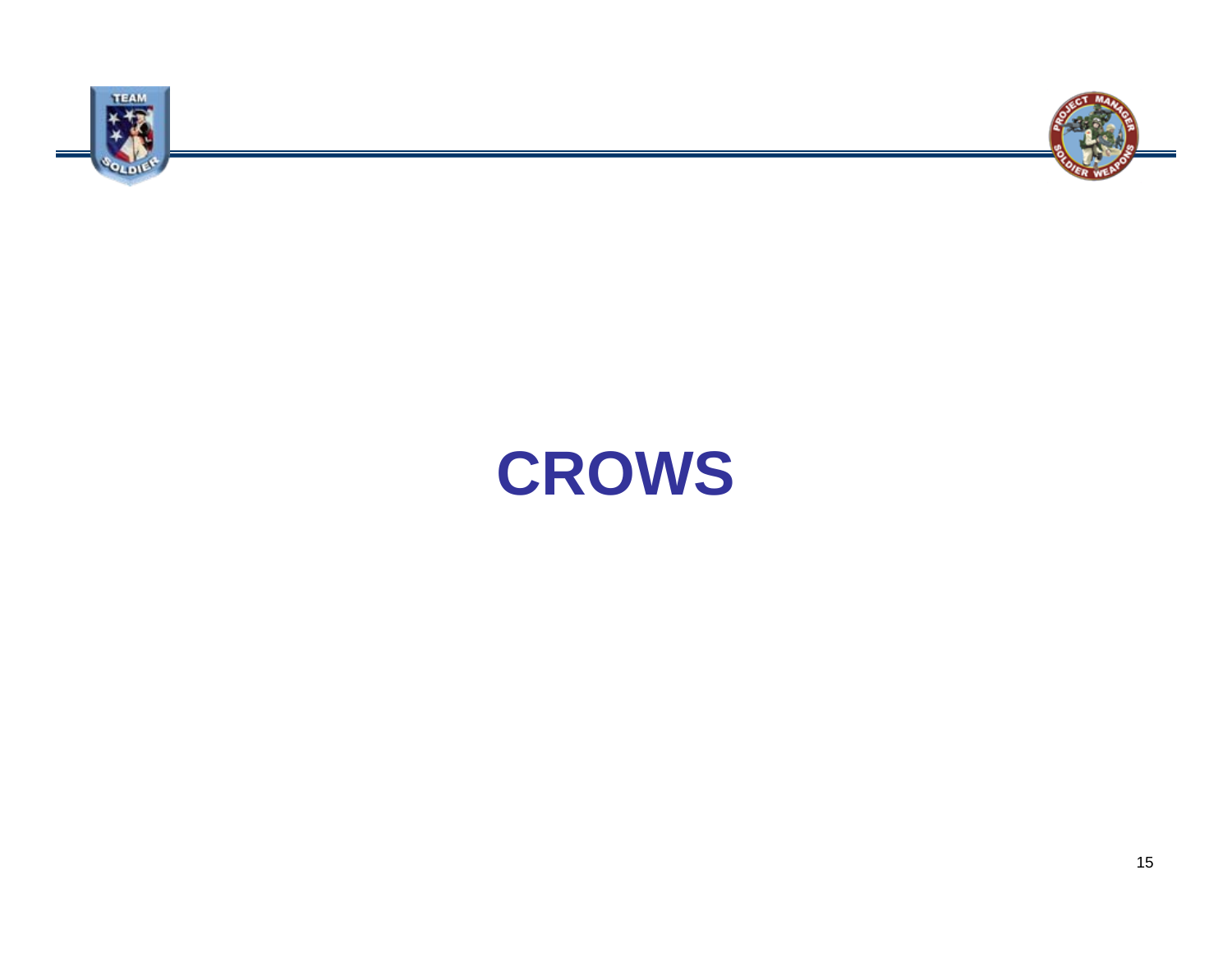

# **CROWS Background**

- П Capability Production Document Approved August 2005
- $\mathcal{L}_{\mathcal{A}}$  Currently 243 CROWS In Operation
	- M1114
	- M93 FOX
	- M1A2 TUSK



- ▉ Competitive Contract Awarded August 2007
	- Five Year ID/IQ Contract For Up To 6,500 Systems
	- Includes Interim Contractor Logistics Support (ICLS) And Depot Capability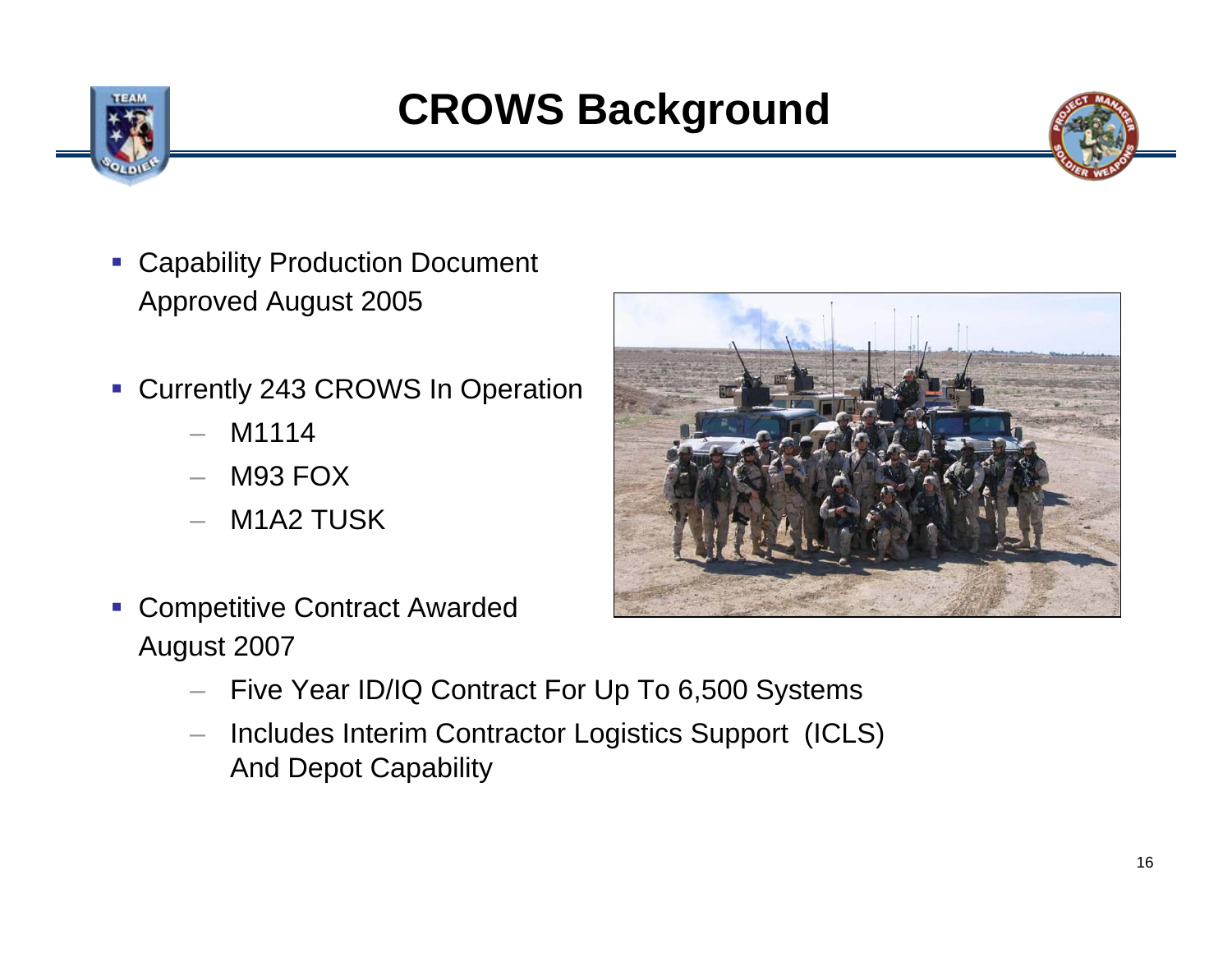

# **CROWS System Description**





Capabilities:

- **Four-axis targeting system**
- **Three-axis vector stabilization**
- Day camera: 27X w/47 degree FOV
- Thermal dual FOV (3 & 11 degrees) w/ 2X E-zoom
- Auto focus (day and thermal)
- Auto tracker/auto lead/auto scan
- **Laser range finder**
- User programmable inhibits



- Total System Weight: 430 Lbs
- Rate Of Production: 120/month (capable of 300/month In early 09) if required
- **Supported Weapons:** 
	- MK19 (96 rds), - M2 (400 rds),
	- M240 (1000 rds), M249 (2000 rds)
- Platforms: M114/M1151, M93 FOX, RG-31, RG-33, Buffalo, JERRV, M1A2 TUSK,FCS, JLTV, Stryker



#### **Control Grip (CG) Fire Control Unit (FCU)**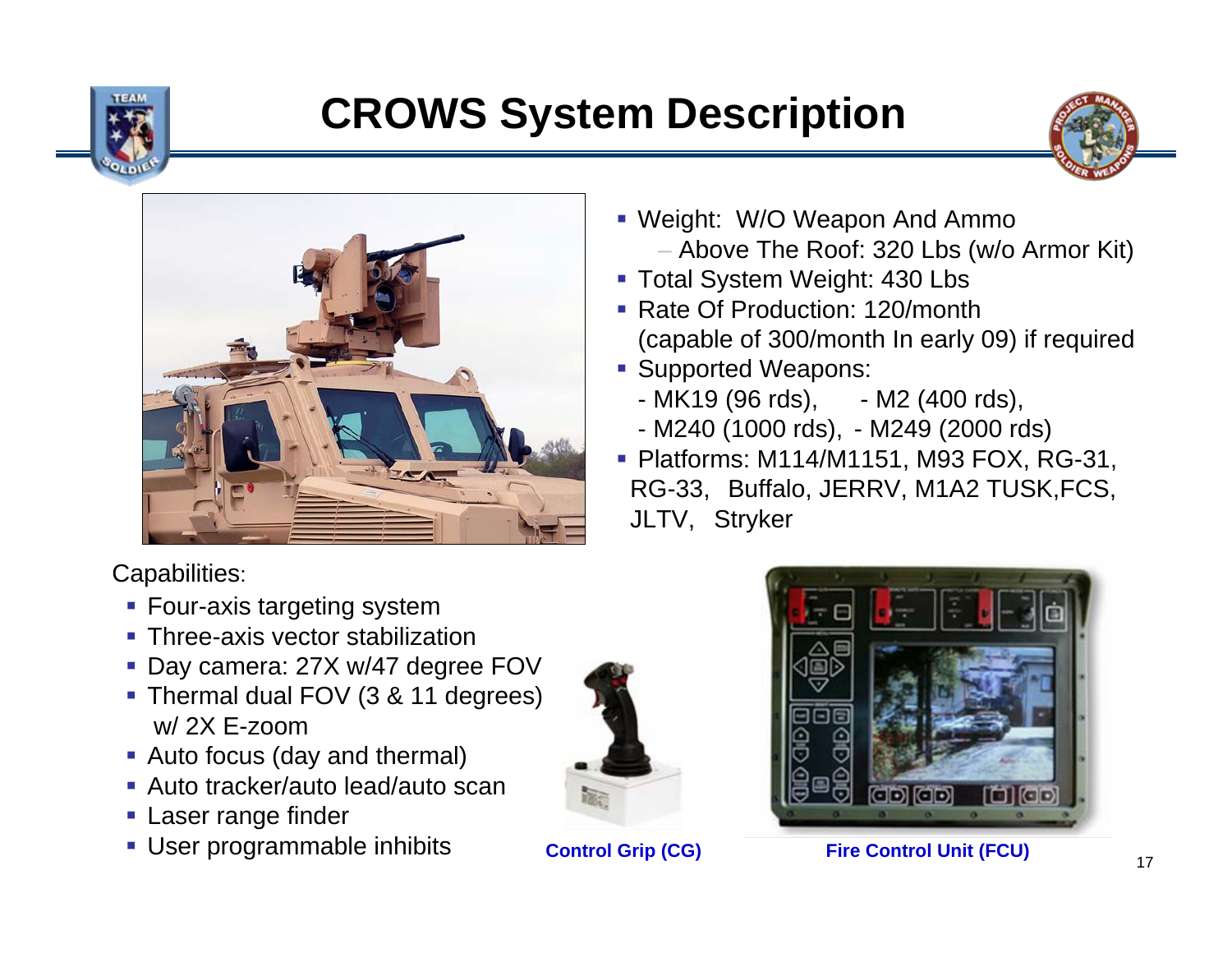



### *System Description*:

A Lightweight Stabilized Remote Weapon Station (RWS) Which Provides Day And Night Operations. Includes A Laser Range Finder And Ballistic Fire Control System For Accurate Engagements. System Is Capable Of Mounting The M240B Or M249 Machine Gun.

### *Objective*:

Procure Four Systems In Support Of An Operational Assessment To Evaluate The Effectiveness Of A Lightweight RWS For Future Use On Various Combat And Support Vehicles.

### *Future*:

Requirement For A Lightweight RWS Is TBD Pending Evaluation, Analysis And Approval.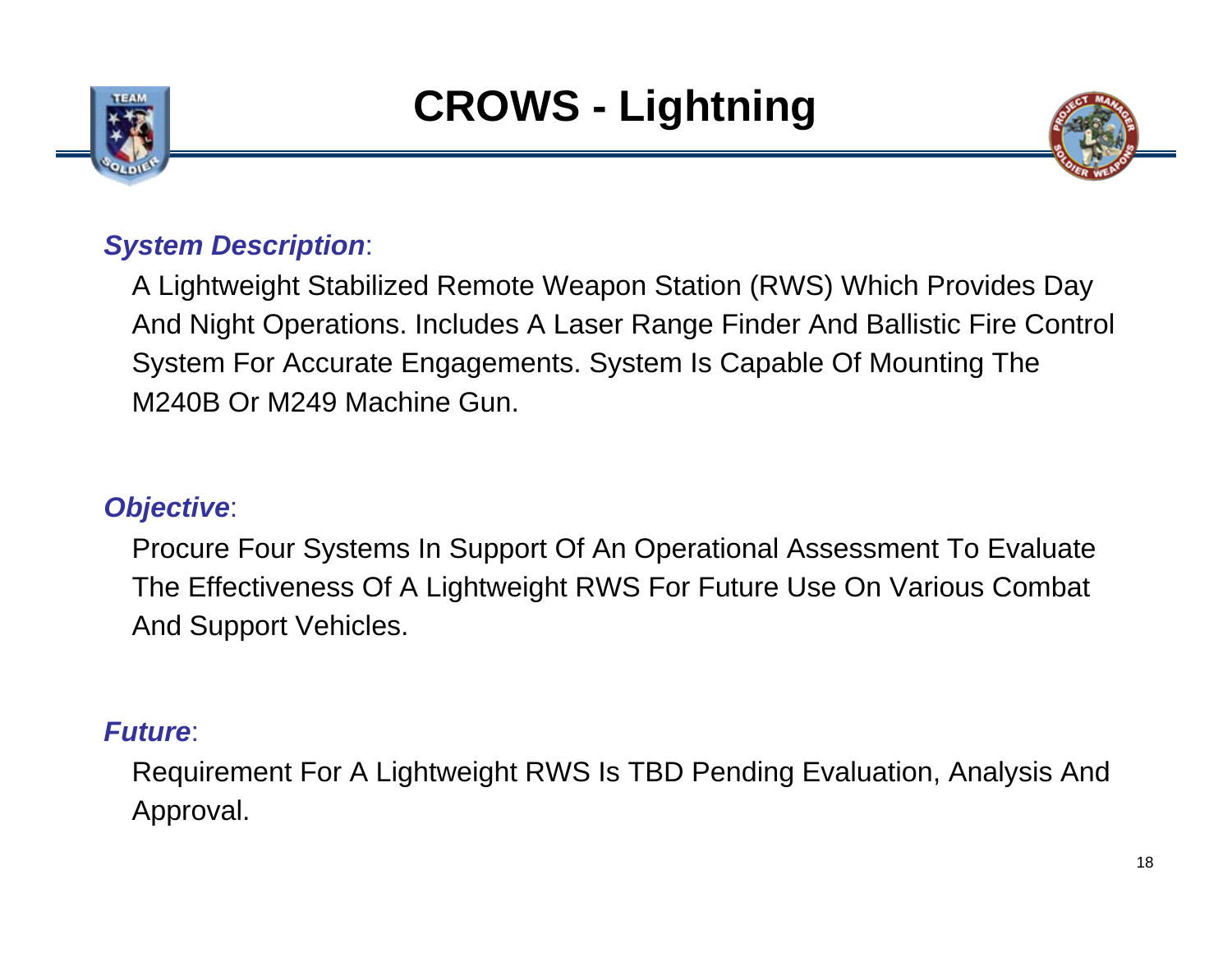

## **M110 Semi-Automatic Sniper System (SASS) Overview**



#### **Description:**

- Ξ **Addresses M24 Sniper System & M144 Spotting Scope Shortcomings**
- ш **Rapid Fire/Rapid Reload, Suppressed Sniper Rifle**
- ш **Effective Against Personnel and Light Materiel Targets Out To 800m**
- ш **Supplements Sniper's Role To Support Combat Operations**
- ш **Greater Firepower, Configurability/Versatility, Improves Sniper Survivability**

#### **Capabilities:**

- П **Greater, Quicker, Focused Firepower with Increased Flexibility**
- П **Ability to "stay on the scope/stay on the gun" for target rich (urban) environments and against moving/fleeting targets**
- П **Additional Responsiveness and Versatility**
- П **Easily Adaptable RSTA Systems For All-Weather, Day/Night Operation**
- П **Increases Sniper Team Lethality, Survivability and Mission Flexibility**

#### **Program History:**

- П **HQDA Approved Requirements: 23 Jun 04**
- П **Contract Award: 26 Sep 05**
- П **First Unit Equipped: 14 Nov 07**

**Basis of Issue: 1:1 replacement for every Sniper Team M24 SWS**

**Contractor: Knight's Armaments Company, Titusville, FL**